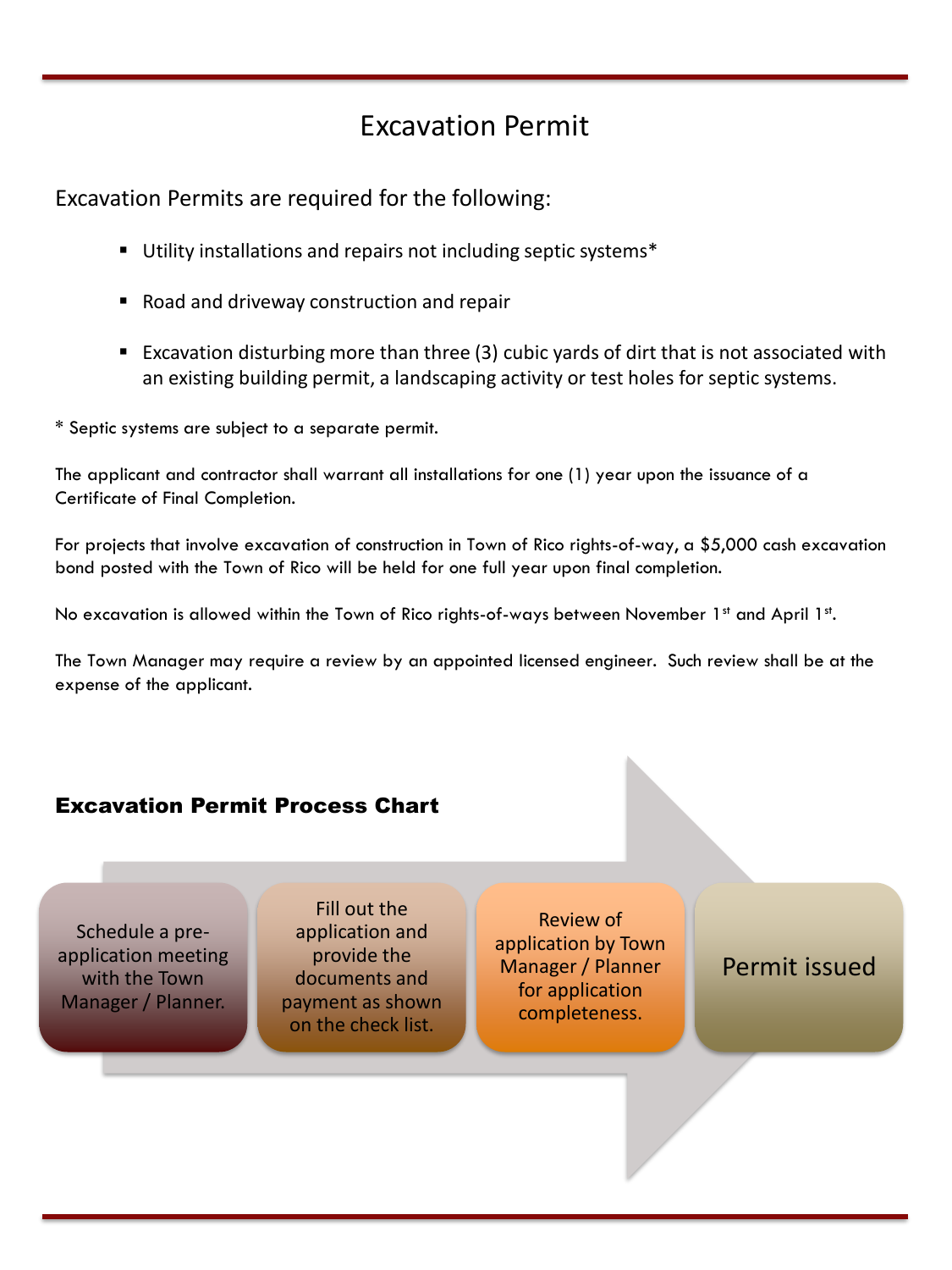| <b>Excavation Permit</b> |
|--------------------------|
| Application              |



| Applicant Name ______________________________ |                                                                                   |  |
|-----------------------------------------------|-----------------------------------------------------------------------------------|--|
|                                               | Cell Phone Number ____________________________                                    |  |
|                                               |                                                                                   |  |
|                                               |                                                                                   |  |
|                                               |                                                                                   |  |
|                                               | <u>,这就是这个人的人,我们就是这个人的人,我们就是这个人的人,我们就是这个人的人,我们就是这个人的人,我们就是这个人的人,我们就是这个人的人,我们就是</u> |  |
|                                               | ,我们也不能在这里的时候,我们也不能在这里的时候,我们也不能不能不能不能不能不能不能不能不能不能不能不能不能不能不能。""我们的是,我们也不能不能不能不能不能不能 |  |
|                                               |                                                                                   |  |
| Contractor Name                               |                                                                                   |  |
|                                               |                                                                                   |  |
|                                               |                                                                                   |  |
| <b>Attachments Required:</b>                  |                                                                                   |  |

 $\Box$  Two (2) 24" by 36" Site Plans and (1) electronic (pdf) site plan showing the following:

| North Arrow                                                                                  | Areas of environmental concern <sup>*</sup>              |
|----------------------------------------------------------------------------------------------|----------------------------------------------------------|
| Scale not greater than $1" = 20'$ unless the<br>entire site will not fit on a 24"x 36" sheet | `Topography 5 foot interval maximum, 2<br>foot preferred |
| Vicinity Map                                                                                 | Proposed grading and drainage                            |
| Lot lines with dimensions                                                                    | Location of existing buildings if applicable             |
| Easements with dimensions                                                                    | Location of proposed building if applicable              |
| Acreage of lot                                                                               | Location of existing utilities if applicable             |
| Adjacent streets with labels                                                                 | Location of proposed utilities if applicable             |